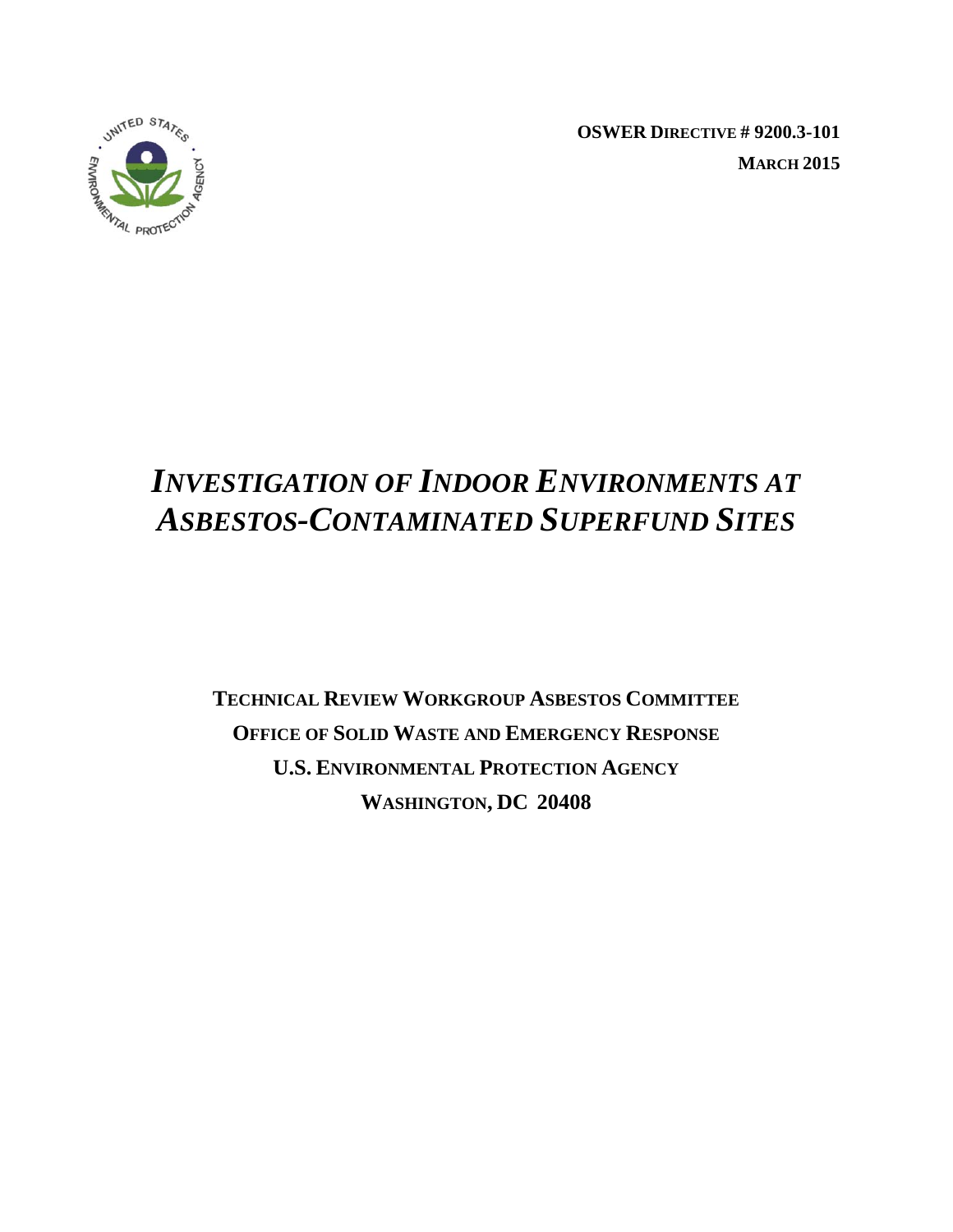# **1.0 PURPOSE AND SCOPE**

The TRW Asbestos Committee developed this document to provide clarification to the Framework for Investigating Asbestos-Contaminated Superfund Sites (U.S. EPA, 2008) for indoor environments. This document provides recommended sampling methods and strategies for evaluating the nature and extent of asbestos contamination in indoor environments at Superfund sites. This document assumes that Steps 1-3 of the Framework have been completed and further evaluation is required. The sampling strategies and methods discussed are those currently employed by the Agency to estimate exposures and the associated health risk in support of risk management decisions for asbestos in indoor environments. This document is intended to provide supplemental information at sites where indoor contamination by asbestos may be of concern.

The recommended sampling strategy to inform risk-based decisions in indoor environments that may be contaminated with asbestos is to combine short-term activitybased sampling (ABS) with long-term stationary sampling. The ABS should be designed to evaluate short-term exposures associated with anticipated activities in the building. Based on Agency experience, ABS with personal samplers (usually for time periods up to a few hours) typically gives the most representative estimate of short-term, high-end exposures that may occur during dust disturbance activities. Stationary samplers may be used (usually for a time period of 8-24 hours) to characterize longer term exposure during and after ABS sampling, as well as exposure during relatively quiescent activities (*e.g.*, watching television, sleeping). The combination of these sampling techniques should provide useful information to support risk-based decisions within a building.

#### Applicability

This document is useful at sites where asbestos is tracked indoors or is transported indoors via ambient air from outside sources to house dust or indoor air. Site investigation under CERCLA routinely involves environmental sampling to determine the nature and extent of contamination at a site, as well as to determine the concentration of the contaminants in environmental media to assess risk associated with the site-related contaminants. Where the contaminants have spread to indoor environments, the Agency may evaluate the indoor environment to determine the extent of contamination and characterize risk to inform site risk management decisions (U.S. EPA, 1993).

Indoor sampling for asbestos generally may be needed in homes or other buildings to determine whether asbestos fibers have been transported from the outdoor environment to indoor settings through a reasonably anticipated mechanism. If so, it should be determined whether or not the asbestos in the indoor environment poses a health risk. The decision of whether or not to sample indoors should be made on a site-specific basis. Existing OSWER guidance on when indoor contamination can be addressed under CERCLA may be found in the following memos: "Response Actions at Sites with Contamination Inside Buildings" (U.S. EPA, 1993, 2009) and "Vermiculite Ore Asbestos Sites: Evaluating Potential Indoor Residential Contamination" (U.S. EPA, 2006).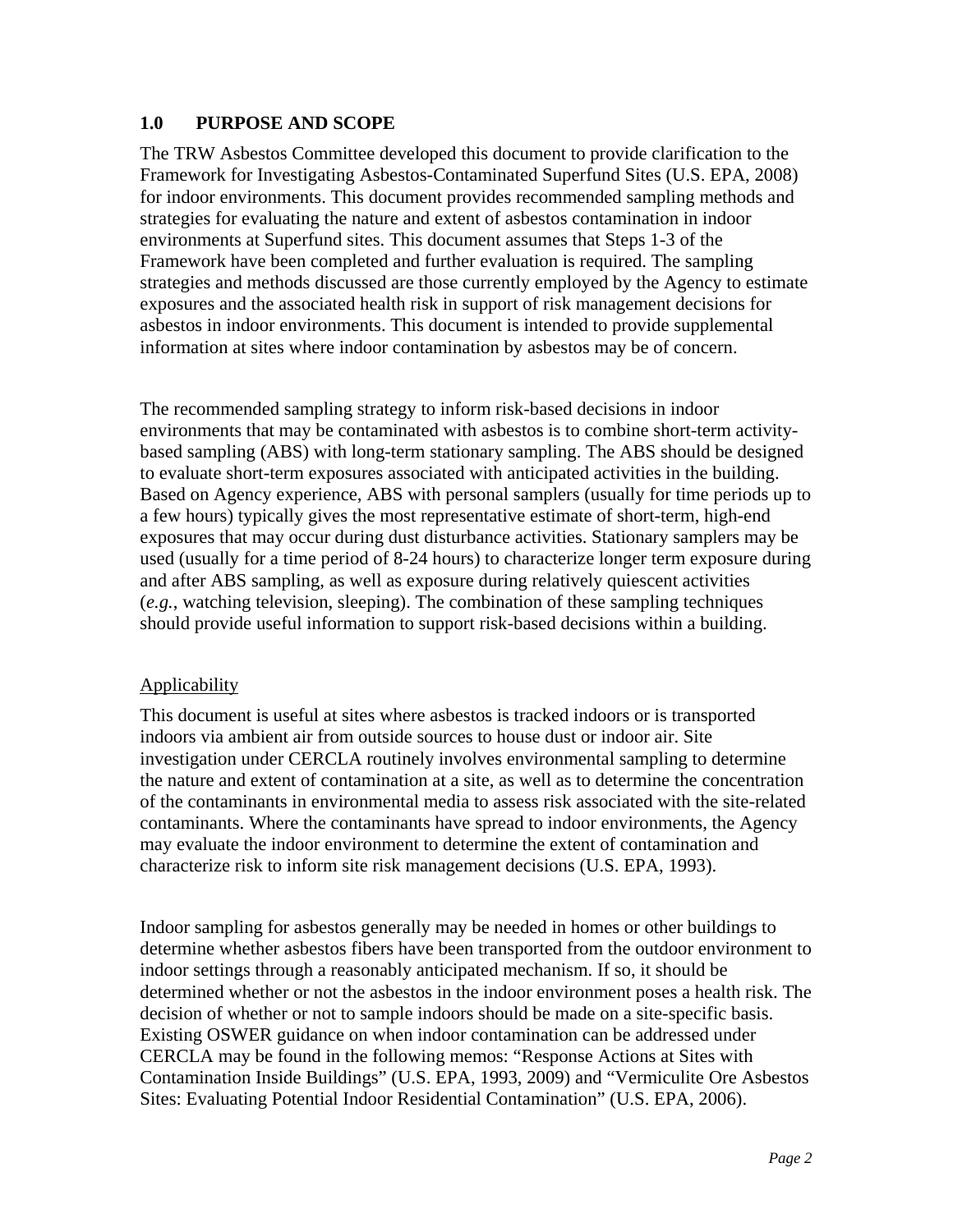# **2.0 COORDINATION WITH HEADQUARTERS**

In general, CERCLA site investigations evaluating indoor environments to characterize the nature and extent of contamination to support site risk assessment do not require consultation with headquarters prior to or during the sampling events. Regions are, however, strongly encouraged to consult with the TRW Asbestos Committee and OSRTI when evaluating indoor asbestos exposures. For investigations under the removal program, the Office of Emergency Management (OEM) has specifically requested that Regions consult with Headquarters OEM prior to indoor residential site evaluations for homes potentially impacted by asbestos (U.S. EPA, 2006, 2009).

# **3.0 CONDUCTING INDOOR SAMPLING**

# Considerations for Sampling

Multiple lines of evidence normally should be evaluated to determine if indoor air sampling is necessary to ensure protectiveness of human health. When evaluating whether indoor sampling is appropriate for a site, the project team (*e.g.*, OSC/RPM, EPA risk assessor, ATSDR) generally should consider a number of factors, including the following:

- mechanism(s) by which asbestos may have entered and been distributed in a building,
- time elapsed since the asbestos release,
- severity of contamination found outside the building(s),
- potential presence of other (non-site related) types of asbestos that may be associated with building materials (*e.g.*, flooring, insulation, or structural materials), and
- approaches to mitigate the possible disruption of the home occupants' daily routines as a result of the sampling event(s).

The TRW Asbestos Committee can provide assistance in making a decision on whether or not indoor sampling is warranted. The recommended decision framework for assessing indoor environments is shown in Figure 1. This is based on the existing Asbestos Framework (U.S. EPA, 2008), but has been tailored for indoor sampling as described below.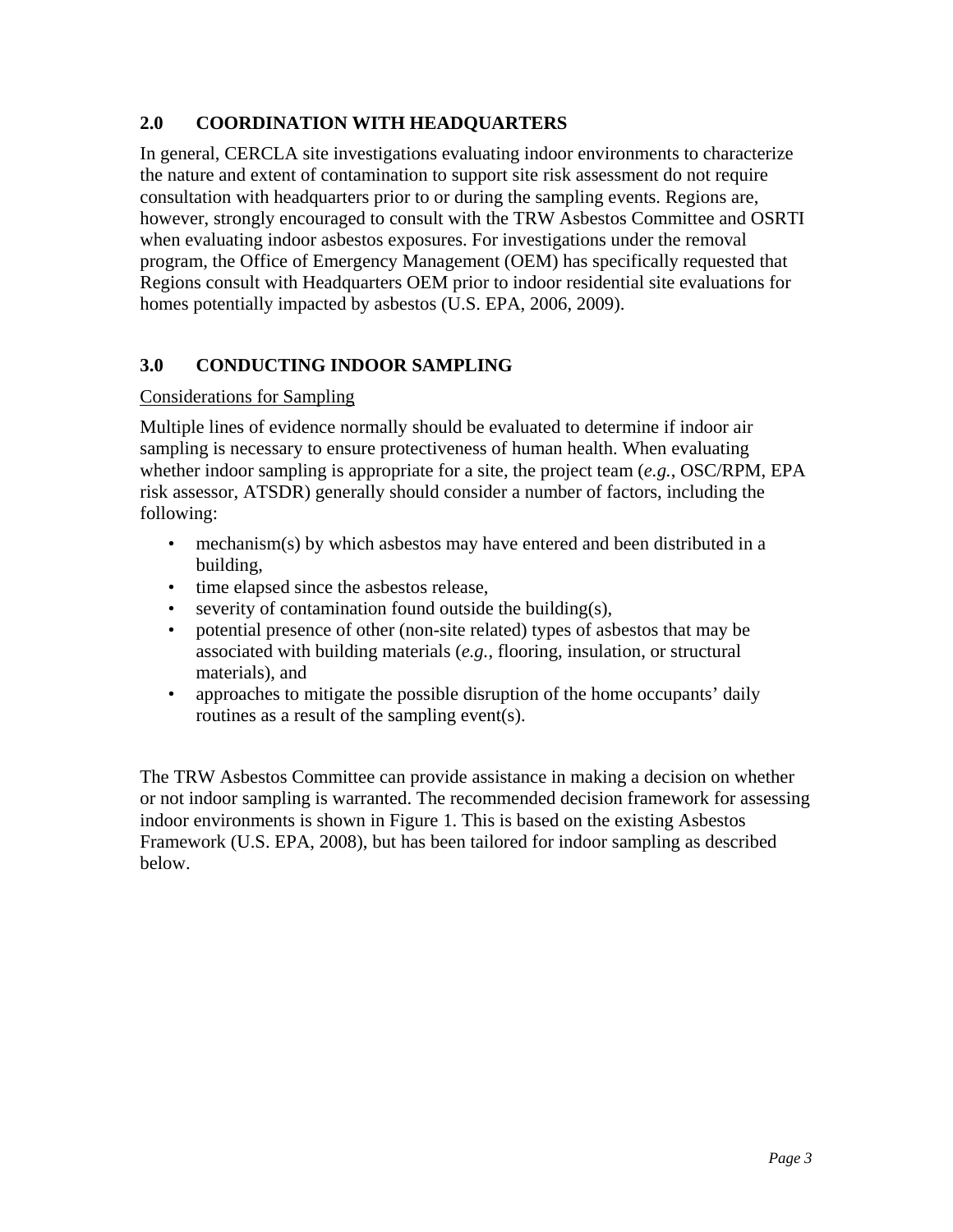



Figure 1: Asbestos Decision Framework for Indoor Environments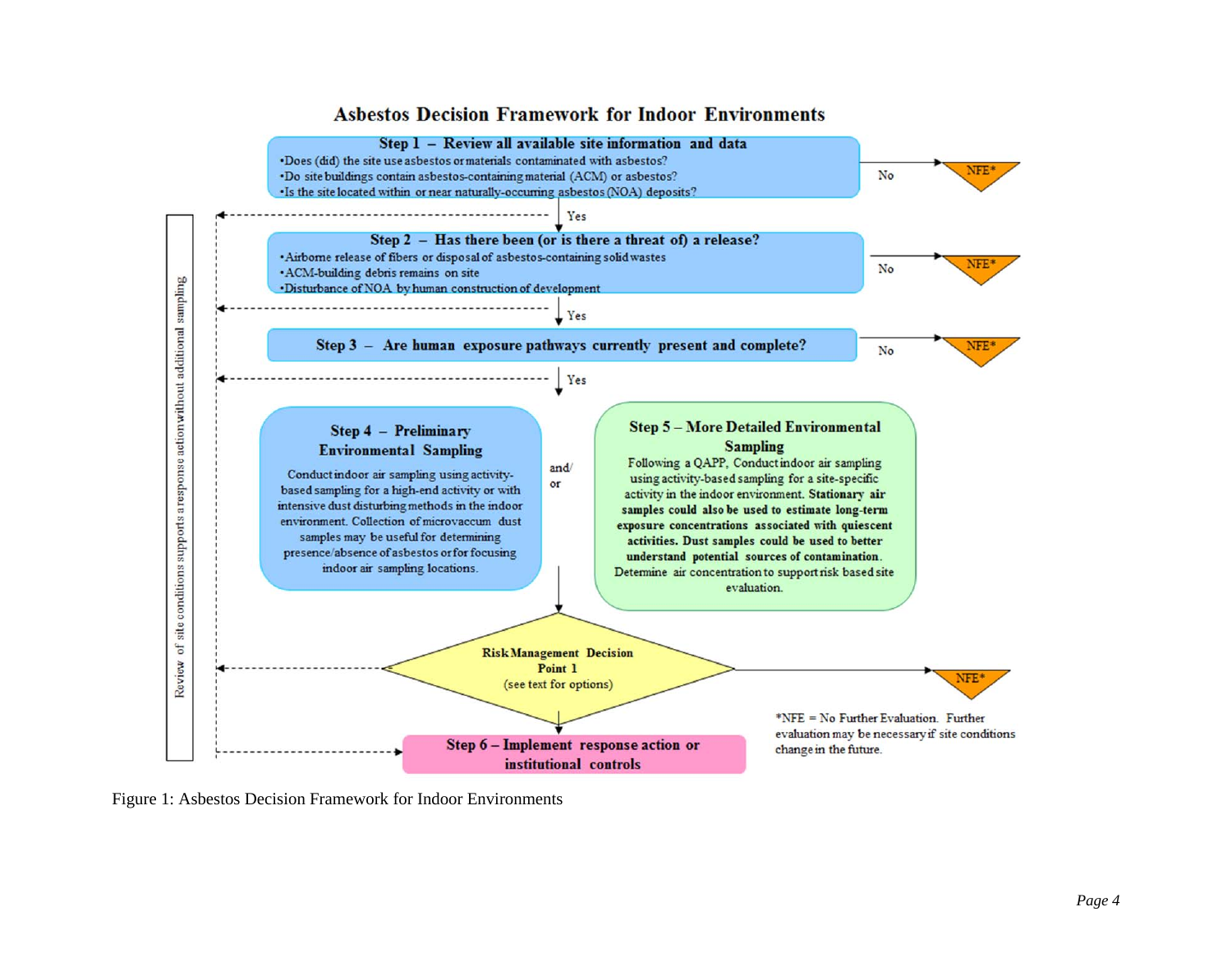# Sampling Objectives

 $\overline{a}$ 

Indoor sampling is similar to outdoor sampling described in Steps 4 and 5 of the Asbestos Framework (U.S. EPA, 2008); the type and number of samples collected in the indoor environment generally should be determined by the goals of the sampling event. For example, when assessing asbestos contamination in an indoor environment, dust samples may help determine if asbestos from a Superfund site is present in indoor environments, but they do not provide sufficient information to determine the risk associated with exposure from asbestos contamination. Because the primary route of exposure of concern for asbestos is inhalation, air sampling is needed to support site-specific risk calculations. Thus, a combination of sampling strategies is generally recommended to accurately characterize indoor environments for determining whether action under CERCLA is warranted.

#### Interaction with Building Occupants

In the case of occupied buildings, advance discussions with the owner/resident are recommended to explain the sampling process. Also, post-sampling communication is recommended to explain the results. If the asbestos concentrations are found to be elevated, the actions that EPA intends to take and/or that the owner/resident can take to reduce exposure to asbestos in dust should also be communicated so that the owner/resident has a clear understanding of the implications of sampling.

In most cases, it will not be necessary for the project team to consult with EPA's Human Subjects Research Review Official (HSRRO) or Regional Equivalent prior to sampling inside buildings that are occupied during sampling. This type of sampling does not constitute human subjects research, but is usually being done for exposure assessment purposes<sup>1</sup>. However, should the plan change to include information from or about human subjects – including conducting surveys or interviews with residents – the plan must be submitted to the HSRRO for review and approval, consistent with 40 CFR 26 and EPA Policy Order 1000.17 Change A1. The project team should contact the HSRRO by phone or email if questions exist on whether or not aspects of the ABS sampling project constitute human subjects research.

The determination of whether residents should be present during sampling will depend on the type of sampling being conducted. If the sampling objective is to assess exposure conditions using ABS to actively disperse asbestos fibers, then residents should not be present during the sampling events to avoid the potential for exposures that would not otherwise occur but for the sampling event. However, in cases where ABS methods can't be applied and the sampling objective is to assess exposure levels under passive conditions, then it may be appropriate to allow residents to remain during the sampling period. Regardless of the sampling methods, owners/residents should not be asked to wear personal air samplers to assess indoor exposure.

<sup>&</sup>lt;sup>1</sup> Personal correspondence between Julie Wroble (Risk Assessor, U.S. EPA Region 10) and Toby Schonfeld (Human Subjects Research Review Official, U.S. EPA Office of the Science Advisor), July 24, 2014.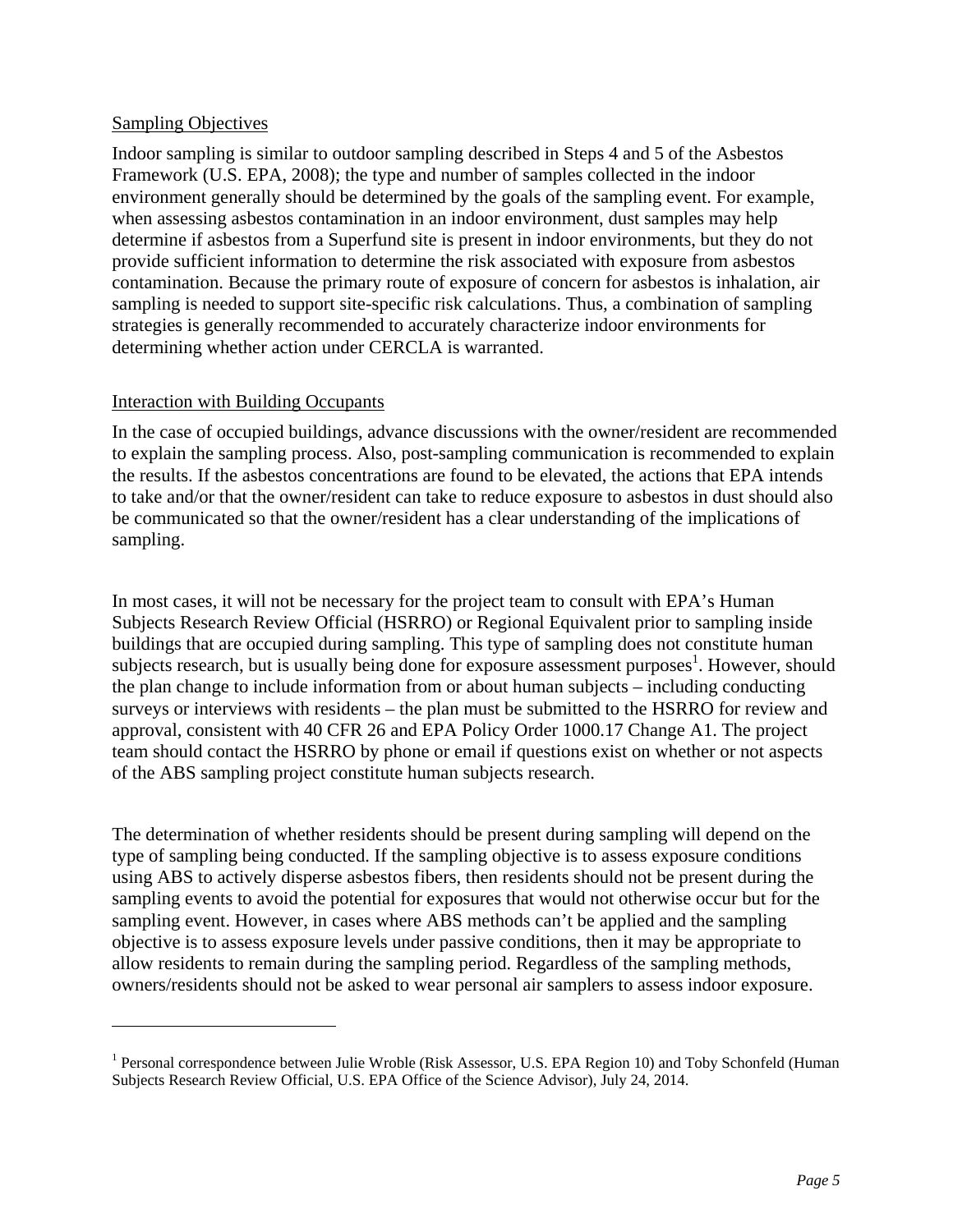# Quality Assurance Project Plan (QAPP) Development

QAPPs should be developed in accordance with existing Agency guidance (see http://www.epa.gov/quality/qapps.html), including developing DQOs and having the QAPP approved by a QA officer. QAPPs for evaluating indoor asbestos contamination typically should specify a number of features, including: sampling objectives, the type of sampling (personal samplers and/or stationary devices), number of sampling events, number and location of sample points, sampling equipment, and sampling duration. Given the resources required and the likely invasive nature of indoor air sampling investigations, sampling is often limited to one sampling event and a few locations within a building. The QAPP should specify the analytical method, pertinent quality assurance/control, and sensitivity that will be used to attain site-specific data quality objectives. As part of the QAPP development, discussion among the project team to select an analytical laboratory that can meet the required analytical sensitivity is recommended to ensure that the sampling event will support site decisions. The project team should determine the time frame needed for sampling results. In some cases, very fast turnaround times may be needed if people are waiting for results to reoccupy spaces. Steps should be taken to ensure that the lab can return sample results of determined detection limits within the timeframe needed to make timely risk management decisions (see U.S. EPA, 2008).

# Air Sampling

<u>.</u>

The goal of indoor air sampling is to determine an accurate estimate of the reasonable maximum exposure (RME) concentration for building occupants<sup>2</sup>. The general recommendation for indoor asbestos sampling to support risk-based decisions at buildings is to assess high-end, short-term exposure associated with anticipated activities in the building in combination with long-term sampling to assess ambient, long-term exposure.

For some indoor contaminants, collection of air samples with stationary monitors is adequate to assess occupant exposures. However, asbestos fibers will settle out of the air into the surface dust and greater exposures are anticipated when activities disturb this dust (suspending asbestos fibers into the air). Thus, the air sampling strategy used for asbestos-contaminated indoor environments should evaluate exposures during a range of activities to estimate relevant exposures.

The specifics of the sampling activity will be driven primarily by the needed analytical sensitivity for a reasonable exposure. The pump flow rate and sampling time should be selected to optimize the air volume collected to the analytical sensitivity needed. See ISO 10312, Table 1 (ISO, 1995) and www.epaosc.net (select Asbestos Data Management Support ERT web page).

 $2^2$  In accordance with Risk Assessment Guidance for Superfund, Volume I (RAGS, Section 6.4.1, EPA, 1989), the exposure frequency and duration assumptions made in developing TWFs should represent reasonable maximum exposure (RME) scenarios.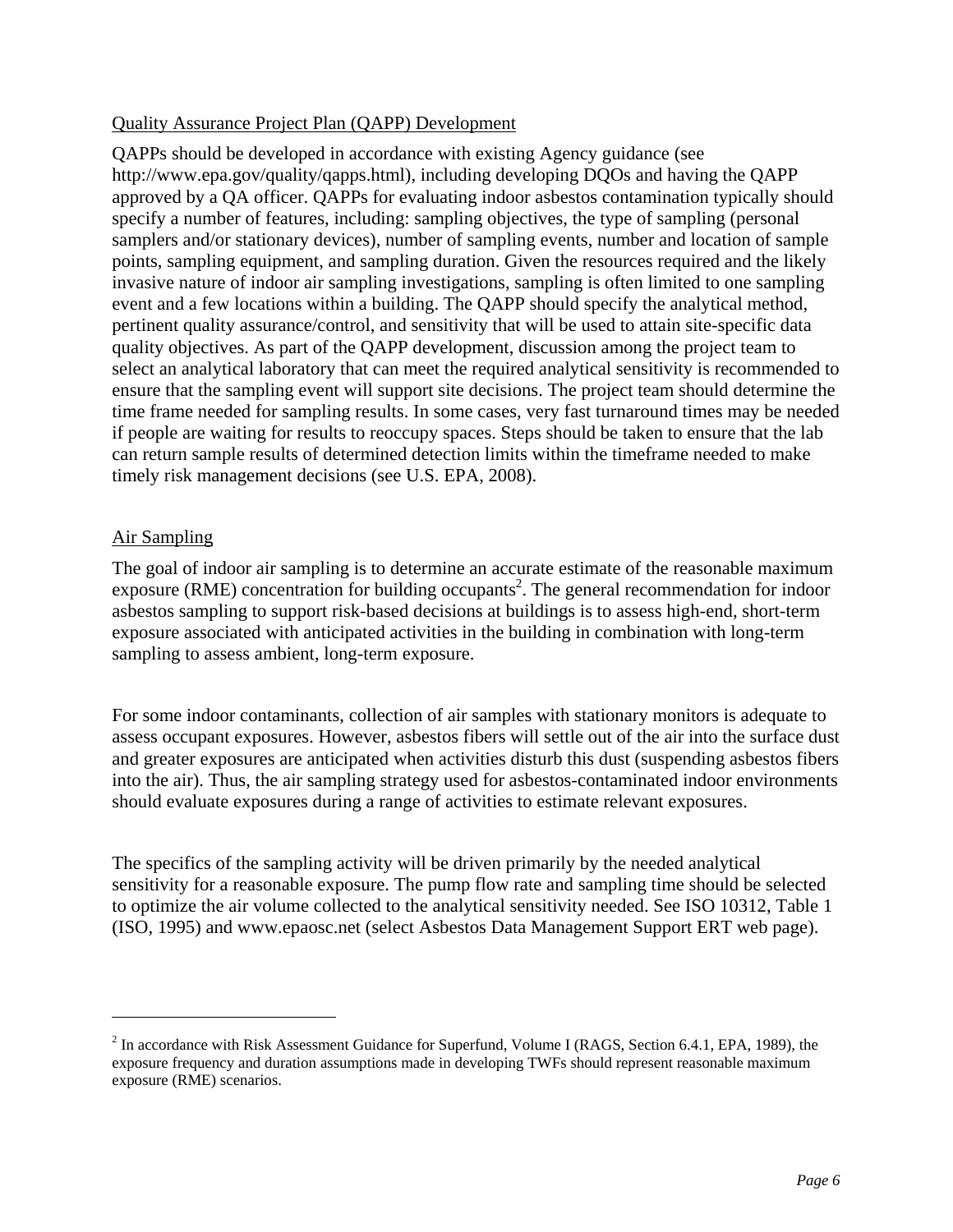# *Activity-Based Air Sampling*

Activity-based sampling (ABS) is the recommended practice for assessing short-term exposures associated with site activities that disturb dust. Evaluating occupational exposures with breathing-zone air samples for workers during their normal tasks is a well-established sampling technique. Activity-based sampling (ABS) is an adaptation of this methodology to an environment where the tasks are everyday activities (U.S. EPA, 2008).

Indoor ABS involves simply collecting air samples during an activity that is expected to suspend asbestos fibers from indoor surface dust. Depending on how the ABS event is designed, the information obtained from ABS may relate to screening using high-end dust disturbing activities (Step 4 of the Asbestos Framework [U.S. EPA, 2008]) or site-specific exposure assessment based on a combination of short-term ABS plus longer term quiescent or passive activities (Step 5 of the Asbestos Framework [U.S. EPA, 2008]).

Figure 1 illustrates a similar approach to indoor sampling as was presented in the Asbestos Framework, but aligns Steps 4 and 5 because it may be more difficult to repeat sampling events indoors as compared with outdoors and because practically speaking, ABS is often done only once at a given site. Since you may only get one chance to sample indoors, Step 5 would be recommended in an attempt to get data for actual site-specific exposures. Data then would be used to make risk-management decisions about the need for action, additional sampling, or no further action.

Indoor ABS activities should be selected by the project team to characterize exposure from dustdisturbing activities that would normally occur in the building (*e.g.*, for residences this may include sweeping, dusting, vacuuming). The Asbestos Framework (U.S. EPA, 2008) recommends that preliminary screening (Step 4) be based on risk estimates from high-end exposure scenarios. Indoor ABS for preliminary screening should include high-energy activities anticipated to generate greater dust disturbance in an effort to create a high-end exposure scenario.

Step 5 of the Asbestos Framework (U.S. EPA, 2008) recommends that ABS be conducted to determine air concentrations to support site-specific exposure evaluation. Air sampling for Step 5 should represent exposures across a range of activities expected in the building, to include shortterm dust disturbing activities (*e.g.*, for residences this may include sweeping, dusting, vacuuming) as well as some longer-term quiescent or passive activities (such as watching TV, sleeping, or cooking). In practice, exposures during several different types of activities would likely result in different exposure levels. When considered together, these may provide a more representative estimate of long-term exposure levels for residents. Given that indoor sampling at someone's residence may result in an inconvenience to the property owner or occupants, it is likely that there would be only one opportunity for sample collection. Further, if the goal is to obtain information about likely exposures occurring at the site, then Step 5-type sampling may be more appropriate than Step 4-type sampling (see Figure 1).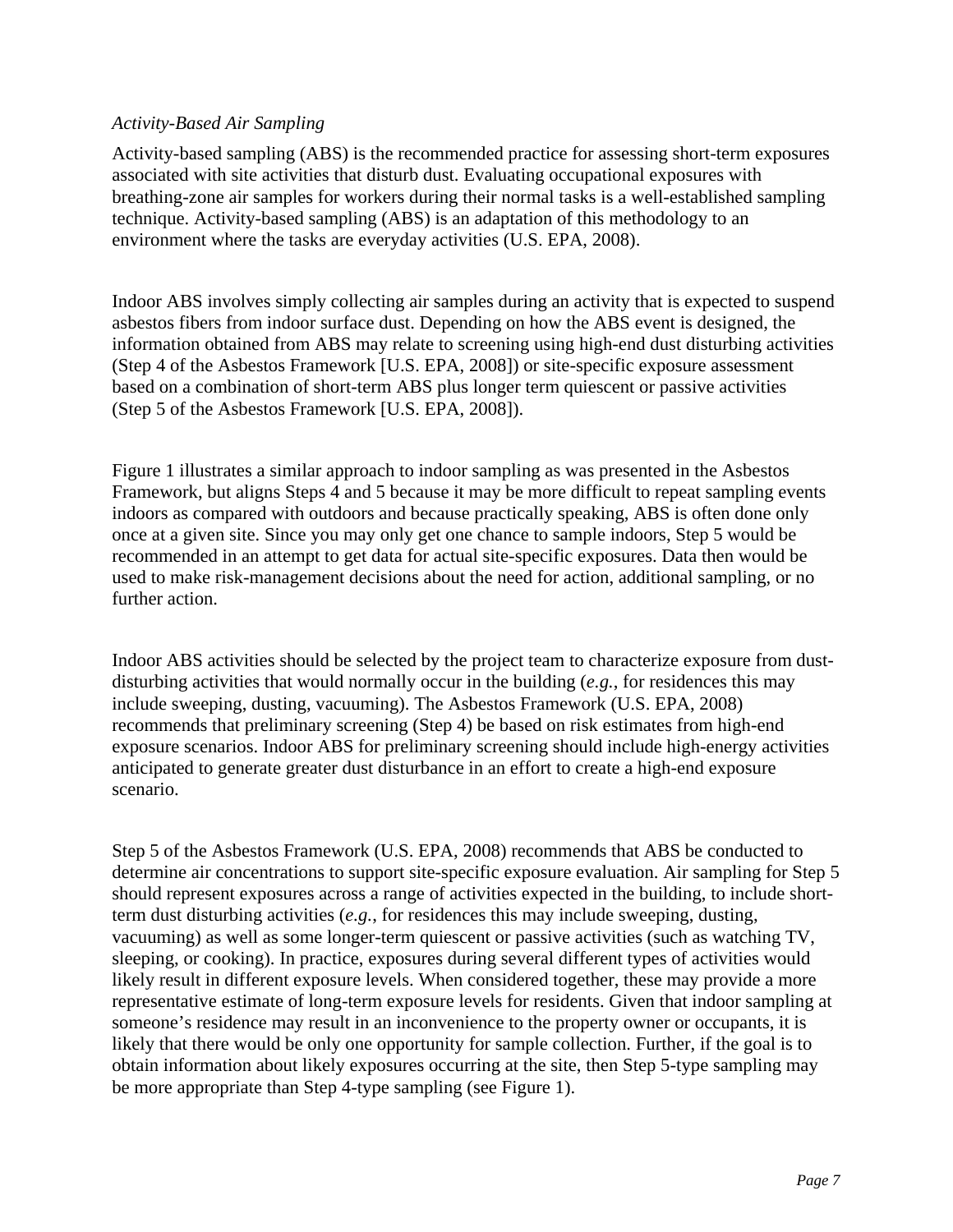Both the dust load and the asbestos content of the dust will contribute to the asbestos fibers available for release during disturbance. Thus the most conservative ABS sample representing the high-end of the exposure range would be a high energy activity, in an area with a high dust load which contains asbestos. The location that is likely to have asbestos-contaminated dust at the high end of the concentration range may be determined by site information (*e.g.*, microvac dust or wipe sampling) and/or professional judgment (*e.g.*, high-traffic areas, dust collection reservoirs, areas that are not regularly cleaned).

Indoor ABS is typically conducted by EPA or contractor personnel in protective gear using personal samplers to characterize breathing zone exposure to asbestos fibers during a disturbance activity (*e.g.*, housecleaning). The goal is to determine a more representative estimate for an exposure point concentration (EPC) (or a dust disturbance concentration differing from the quiescent concentration) that could occur during an activity (or group of activities) in a building. This exposure concentration can be compared to a risk-based level of concern (LOC, see Section IV) or calculation of an excess lifetime cancer risk (ELCR) to inform a decision based on the CERCLA risk range (see Section IV Example Calculations).

# *Stationary Sampling*

 $\overline{a}$ 

Stationary air monitoring equipment has the capability to collect longer-duration samples (approximately 8-24 hours), and samples with a higher volume than personal samplers to achieve an improved analytical sensitivity. Thus, stationary samplers may be useful to help characterize longer term exposure during and after ABS sampling or exposure during relatively quiescent activities (*e.g.*, watching television or sleeping) or to determine whether there is risk under quiescent conditions (which may be useful for screening, since unacceptable airborne asbestos levels during quiescent periods can be used to support risk management actions). Stationary air sampling alone (*i.e.*, without dust disturbance) limits the ability to quantitatively assess higher exposures expected due to occupant activity in the building. Therefore, it is generally recommended that ABS be used in addition to stationary sampling to inform risk-based site decisions.

There may be instances where stationary air sampling with dust disturbance could be used as a surrogate for ABS and the resulting data could be used to assess risk. For example, where it is impractical to conduct ABS or where the building owner or occupants will not allow ABS, the Agency has used other methods of dust disturbance with short and long term air sampling (e.g., leaf blowers<sup>3</sup>, oscillating fans). Although these methods do provide some indication of the releasability of fibers, airborne fiber levels measured after these surrogate dust disturbance methods are not generally used to quantitatively inform risk estimates.

 $3$  Leaf blowers are used for clearance sampling under AHERA (40 CFR Part 763, Subpart E—Asbestos-Containing Materials in Schools).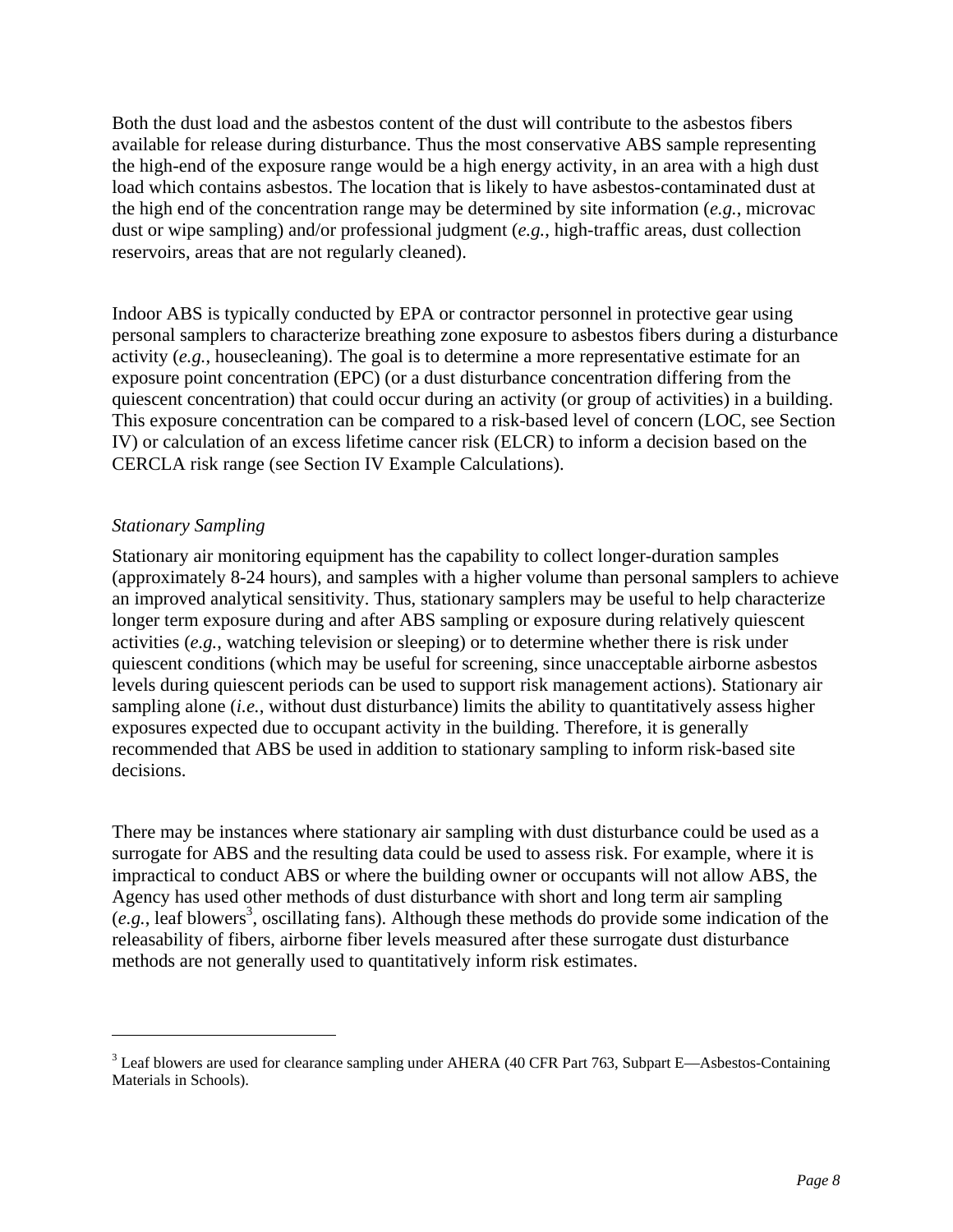There may be instances where this is the only exposure information available to support site decisions. In those instances, consideration should be given to the following: 1) exposures due to actual human activity may be higher or lower than estimated by these surrogate methods, and 2) air sampling with no dust disturbance may underestimate the potential indoor exposures. These should be included as uncertainties in the risk assessment where appropriate.

#### Air Sampling Recommendations

The data obtained from stationary air sampling in an occupied building may not necessarily be equivalent to ABS using breathing zone measurements of exposure. **Therefore, the general recommendation and preferred approach for indoor sampling to support decisions within buildings is to use ABS with personal samplers to assess short-term exposure in combination with long-term stationary sampling to assess quiescent, long-term exposure.** 

#### Dust Sampling

 $\overline{a}$ 

Dust samples may be collected on solid, nonporous surfaces to identify areas where asbestos is present or absent. **At this time, there is limited information available to correlate asbestos content in dust with human exposure to support risk-based decisions at Superfund sites; however, dust information may be used to support risk management decisions when exterior high-level sources are present that result in high indoor dust levels (i.e., dust data alone may trigger removal actions such as indoor cleaning in some instances).** Dust samples can be collected to provide a fiber loading per surface area in structures per square centimeter  $(s/cm<sup>2</sup>)$ . See Appendix C and ASTM D5755-09 and ASTM D6480-05 for descriptions of dust sampling<sup>4</sup> (Kominsky and Millette, 2010).

Where a limited number of dust samples are available, the user should exercise caution in extrapolating those results to areas not sampled. Dust sample results can overestimate as well as underestimate asbestos levels. The selection of sample locations is usually biased to suspected higher level areas, so these results may not necessarily represent the indoor space as a whole, but rather only represent the 100 square centimeters that was actually sampled. Additionally, the dust analytical methods rely upon analyzing only a small portion of the sample. The results of this analysis are then used to calculate the final result for the sample. Since asbestos is unlikely to be distributed evenly across the sample, the final result being based on analysis of only a portion of the sample is a source of substantial uncertainty.

Since the dust methods follow counting rules described in Asbestos Hazard Emergency Response Act (AHERA) rules<sup>5</sup>, fibers that are too short to be included in the PCMe count of

<sup>&</sup>lt;sup>4</sup> The ASTM method provides AHERA counts unless otherwise specified. See Appendix C for more information.

<sup>&</sup>lt;sup>5</sup> See www.epa.gov/superfund/health/contaminants/asbestos/compendium/download/response\_actions/table\_4

<sup>2</sup>\_%20comparison\_of\_applicable\_methods\_for\_measuring\_asbestos\_air.pdf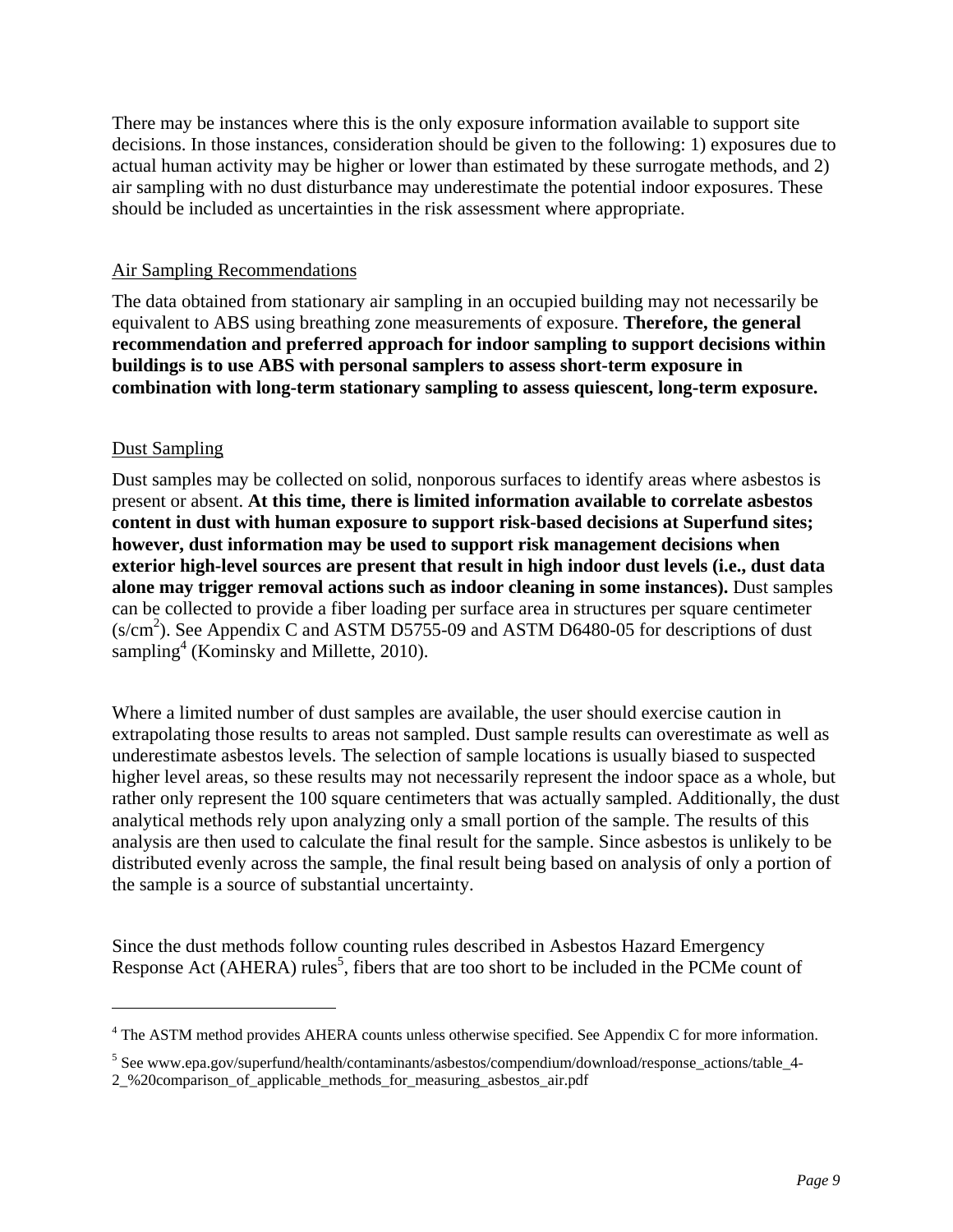corresponding air samples will be counted in the dust results. Correlation of dust and PCMe air results will be particularly difficult for chrysotile, since chrysotile tends to have more short fibers than amphiboles. The dust methods also involve indirect preparation of filters for analysis. For chrysotile asbestos, indirect preparation often tends to substantially increase structure counts due to dispersion of bundles and clusters (Hwang and Wang, 1983; HEI-AR, 1991; Breysse, 1991). For amphibole asbestos, the effects of indirect preparation are generally much smaller (Bishop et al., 1978; Sahle and Laszlo, 1996; Harris, 2009). For example, Libby-specific studies on the effect of indirect preparation on reported Libby Amphibole (LA) air concentrations show that indirect preparation usually increased reported PCME LA air concentrations, but these concentrations were within a factor of about 2-4 compared to direct preparation LA (Berry et al.*,*  2014; Goldade and O'Brien, 2014).

#### Dust Sampling Considerations

As discussed in Section 8 of the Asbestos Framework (U.S. EPA, 2008), asbestos concentrations in settled dust can be used for screening to inform risk management responses (such as early removal actions like cleanup activities) when high-level sources are present. Analogous to a situation where very high levels of asbestos are detected in residential soil and provide a basis for a cleanup action, the project team may decide in the planning phase of the indoor assessment that the presence of elevated concentrations of asbestos in indoor dust is sufficient for initiating a cleanup action. For example, asbestos-contaminated indoor dust samples having greater than 10,000 structures/cm² (total fibers) were identified as unacceptably elevated Millette and Hays  $(1994)^6$ . Lower screening numbers for dust have also been used as the basis for site-specific cleanup: dust results greater than 5,000 structures/cm² (total fibers) were considered sufficiently high to warrant a response action at indoor environments impacted by the World Trade Center collapse (U.S. EPA, 2003a, 2005) and Libby (U.S. EPA, 2003b).

**Because of limitations in predicting the release of asbestos fibers from settled dust, sampling of dust (such as microvac sampling) is not typically recommended as a standalone means of assessing indoor exposures to asbestos.** Also, asbestos-contaminated dust concentrations less than the screening level generally require further evaluation (*i.e.*, air sampling) since there is insufficient information to conclude that levels below the screening level would not present a health concern if the dust is disturbed by occupants during routine activities. When conducting dust sampling, it is recommended that the project team establish a target analytical detection limit for the samples and, if necessary, discuss this issue with the selected laboratory.

#### **4.0 EXAMPLE CALCULATIONS**

 $\overline{a}$ 

Risk calculations can be used to estimate potential site risks or in the development of generic screening levels and/or site-specific action levels. Generic screening levels and site-specific

<sup>&</sup>lt;sup>6</sup> This is also known as the Millette and Hays experience standard for asbestos in dust.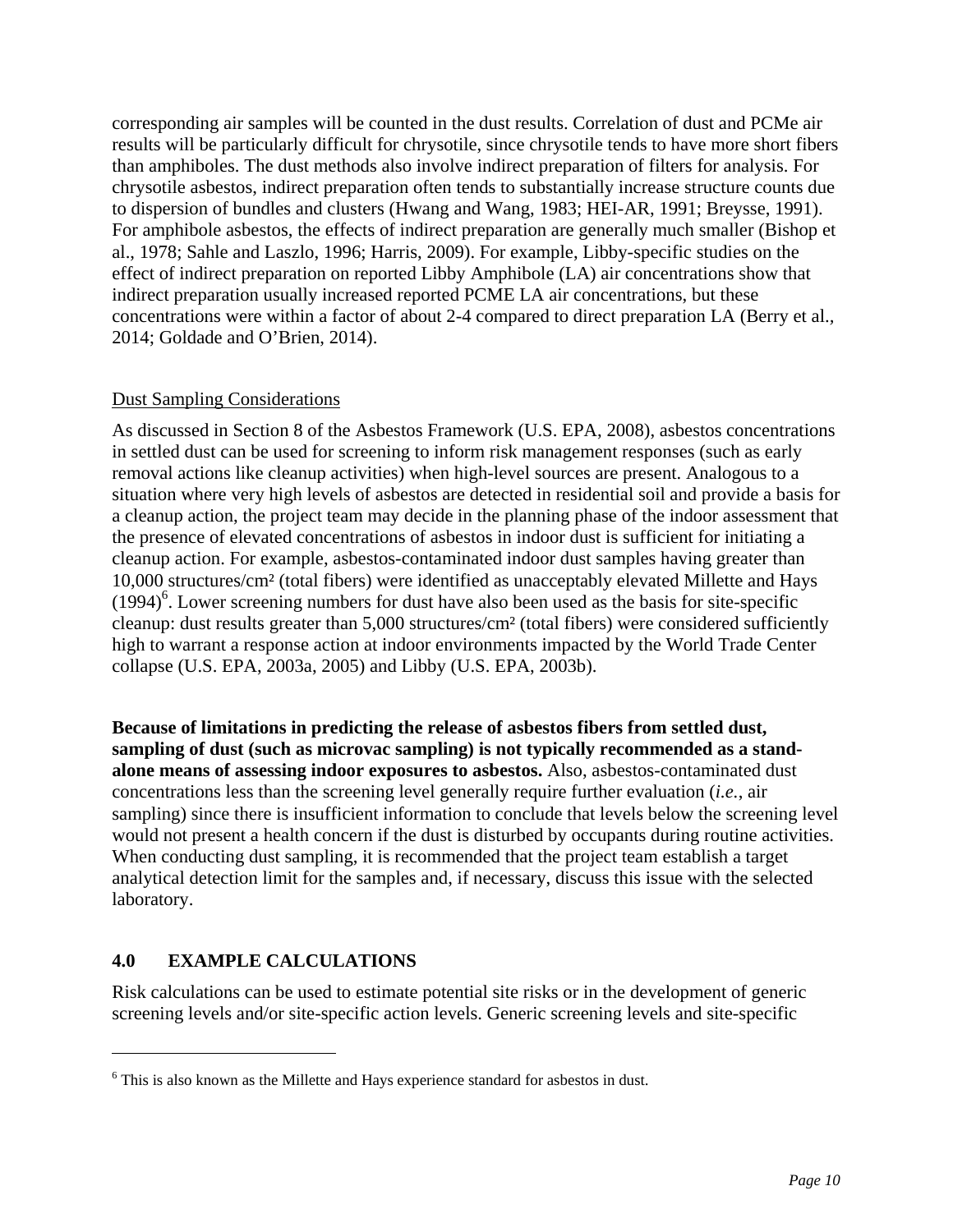action levels are used to determine the analytical sensitivity necessary to support decisions at the site. Site-specific action levels and generic screening levels can be derived for ABS or stationary air samples. In some cases, such as removal sites where decisions must be made quickly, risk management decisions include comparing action levels to measured levels as described below. Estimates of potential risks, as described in Section 5.5 of the Framework (U.S. EPA, 2008), involves calculating excess lifetime cancer risks (ELCRs) for exposed individuals using data obtained from ABS and stationary air samples and site-specific assumptions about exposure. An example showing this type of calculation is presented below. The examples shown are for residences; however, the concepts and considerations also can be applied to other buildings (*e.g.*, commercial buildings) by modifying the exposure factors.

A risk-based level of concern (LOC) for asbestos in quiescent indoor air may be calculated by rearranging the standard risk equation to compute the concentration of asbestos in air that corresponds to a CERCLA specified risk level for an appropriate exposure scenario as follows:

Equation 1:

*LOC for Asbestos in Air (f/cc) = Target Risk*  $\div$  *[IUR<sub>LTL</sub> • TWF]* 

The standard Superfund residential exposure scenario (U.S. EPA, 1989) would apply to this example. The LOC for asbestos<sup>7</sup> in air was calculated using the time weighting factor for Baseline Residential Exposures (TWF =  $350/365 = 0.96$ , see Table 1 of the Framework [U.S. EPA, 2008]), the 0-30 year age interval<sup>8</sup> IUR<sub>LTL</sub> ([IUR<sub>LTL</sub> = 0.17 (f/cc)<sup>-1</sup>], see Table 2 of the Framework [U.S. EPA, 2008]), along with the target risk levels of  $1x10^{-4}$  and  $1x10^{-6}$ .

Equation 2:

 $\overline{a}$ 

*LOC for Long-term Residential Asbestos Exposures for 1 in 10,000 risk (f/cc)*   $= 1x10^{-4} \div [0.17 (f/cc)^{-1} \cdot 0.96]$ *= 0.0006 f/cc* 

 $<sup>7</sup>$  This example is for asbestos forms other than Libby Amphibole Asbestos. For sites where there is exposure to</sup> Libby Amphibole Asbestos in the indoor environment, please contact the TRW Asbestos Committee.

 birth and for a duration of 30 years. In the absence of a 26-year IUR (residential exposure in accordance with Superfund assumption of 26 years of duration), the 30-year IUR 0.17 f/cc was used to err on the side of  $8 \text{ In this example, it is is assumed that this age group represents receptors who are first exposed to asbestos at the site at } 8 \text{.}$ conservatism.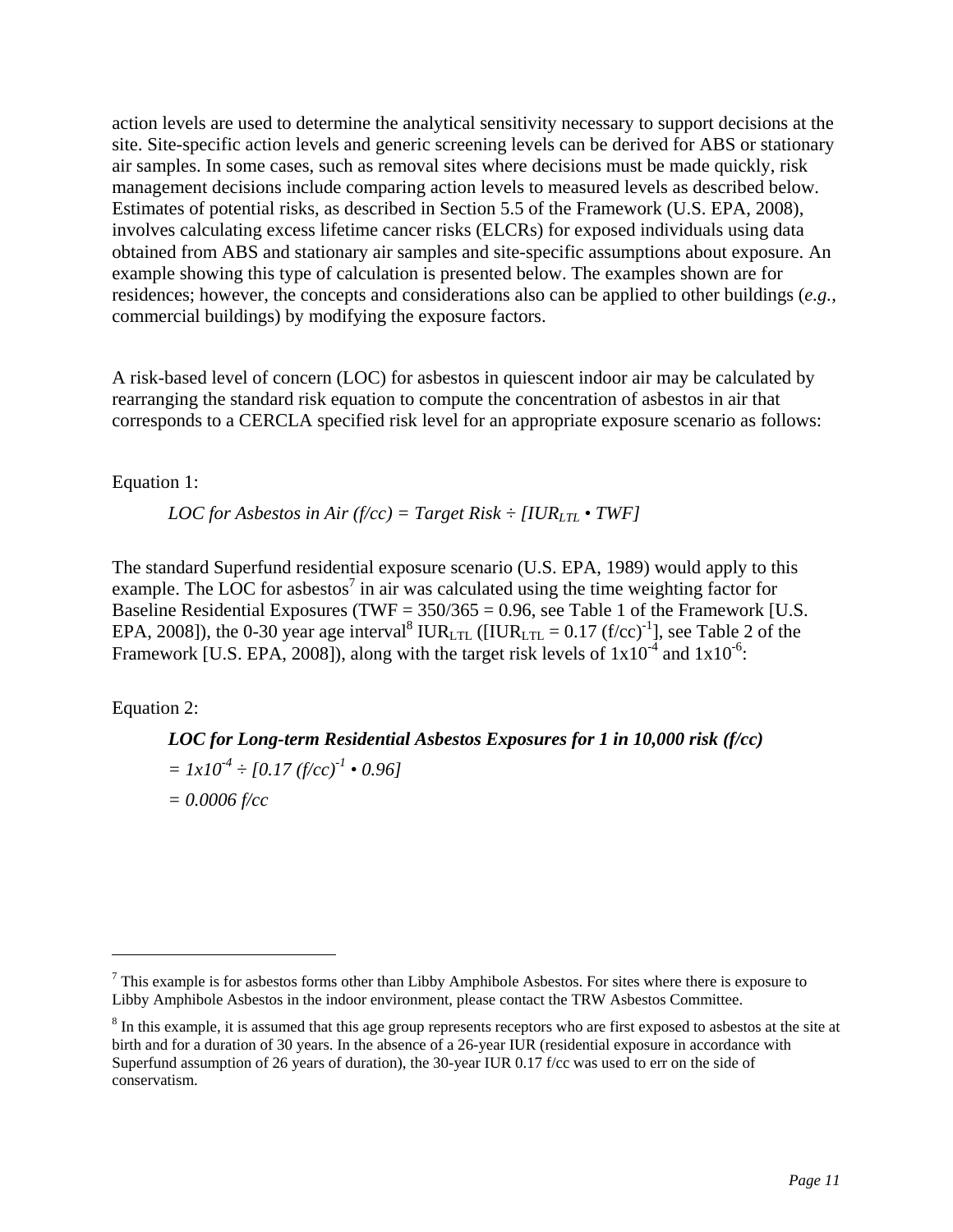# Equation 3:

<u>.</u>

# *LOC for Long-term Residential Asbestos Exposures for 1 in 1,000,000 risk (f/cc)*   $= 1x10^{-6} \div [0.17 (f/cc)^{-1} \cdot 0.96]$ *= 0.000006 f/cc*

The inputs to the LOC calculation shown are generic screening values (though these may match site-specific information in some cases). The LOC calculation can be made site-specific by modifying the TWF and/or the age and duration associated with the  $IUR<sub>LTL</sub>$ . The sampling results (airborne fiber concentrations in f/cc) from the stationary 24-hour (total) samples for each decision unit could be compared to these risk-based LOC values for  $1x10^{-4}$  and  $1x10^{-6}$  risk levels to inform site decisions and determine whether there is a basis for action under CERCLA. Note that the LOC calculation from stationary air samples could trigger a response if the LOC is exceeded.

#### Site screening: Step 4 to Risk Management Decision Point

After ensuring that the desired analytical sensitivity was achieved, the project team should compare the air sampling results to the risk-based LOC based on the CERCLA risk range for asbestos in air to help determine the appropriate next step, specifically whether action is warranted under CERCLA (air concentrations above the LOC for a  $10^{-4}$  risk level, no further action (NFA) decision (air concentrations below the LOC for a  $10^{-6}$  risk level), or additional sampling is necessary to characterize risk (air concentrations within or close to the LOC for  $10^{-4}$ ) to  $10^{-6}$  risk range). While action is generally warranted when the carcinogenic risk level exceeds a  $10^{-4}$  excess lifetime cancer risk, action may also be warranted within the risk range based on site-specific factors such as multiple contaminants, applicable or relevant and appropriate requirements (ARARs), uncertainty, sensitive populations, etc. Specific considerations for determining the potential for unacceptable risks from inhalation of asbestos fibers include sampling and analytical constraints, the presence of multiple exposure scenarios (*e.g.*, different activities that may disturb dust), and scenarios characterized with ABS.

# **Preferred Indoor Sampling Approach Example:** Simulating Residential Exposure using Long-Term and Short-Term Sampling in an Unoccupied Residence

A single sampling event may be used to assess short- and long-term exposures that may occur in the residence due to disturbance of settled dust. The short-term ABS event simulated housecleaning by residents. Trained personnel<sup>9</sup> conducted housecleaning activities (vacuuming, dusting, and sweeping) for a total of 4 hours in areas with suspected asbestos contamination.

 $9$  All persons with potential airborne exposure to asbestos should have appropriate training and use appropriate personal protective equipment (PPE), consistent with a properly developed health and safety plan (HASP) that follows EPA policies and Occupational Health and Safety Administration regulations.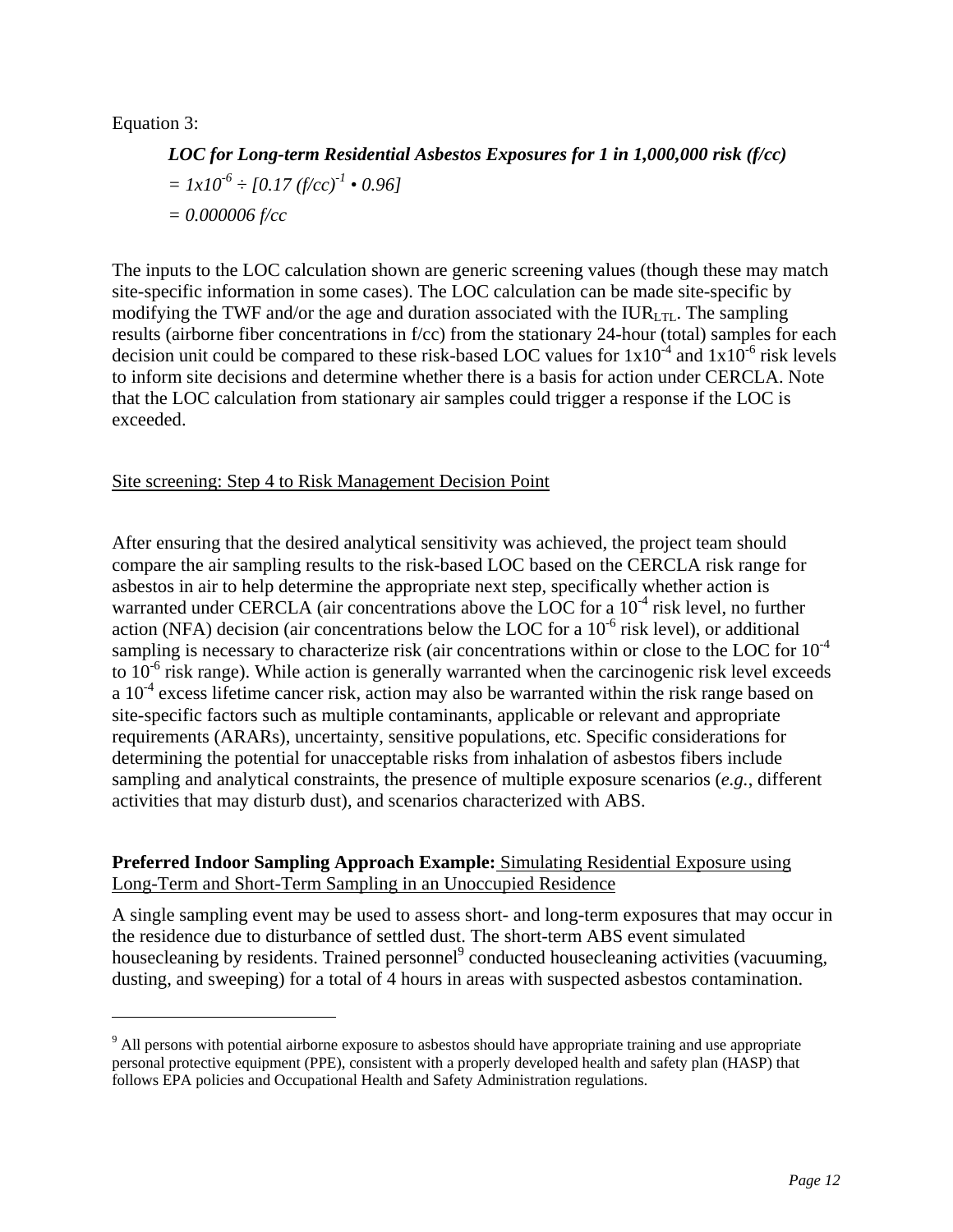Personal samplers were placed on those conducting the ABS activities, and air samples were collected during the event. Five stationary air samples were collected inside each residence during the ABS event and for an additional 20 hours (for a total time was 24 hours.) This approach only intrudes on a single day for the owners/occupants and should provide sufficient information to support a decision for the building.

The short-term air samples may be used to evaluate whether risks are acceptable during the disturbance activity through comparison to risk-based criteria for time-weighted exposure scenarios. While these exposures are intermittent, there is the potential that cleaning activities may result in a higher exposure level (*i.e.*, greater chance for disturbing and inhaling fibers in settled dust during cleaning). Assuming the 4-hour ABS represents weekly housecleaning, this is a small fraction of the 168-hour week. Because of this, the ABS activity was supplemented with long-term stationary sampling to assess exposure to ambient air in the building. The long-term air samples may be used to evaluate whether risks are acceptable through comparison to riskbased criteria for long-term exposure scenarios. In this example, risk-based LOCs are calculated for both short-term, higher exposure (*i.e.*, house cleaning) and longer term exposure when dust is not being disturbed.

#### First Phase: Establishing Risk Based LOC for Comparison of Sampling Results

A risk-based LOC for asbestos in quiescent indoor air may be calculated as shown above with site-specific substitutions. To determine a risk-based cleanup LOC for the house cleaning scenario, exposures are assumed to be intermittent (4 hours per day once per week). As a result, the LOC for asbestos in air was calculated using an assumed time weighting factor for cleaning (*TWF = 4/24 hours per day, 50/365 days per year = 0.023*), the 20-50 year age interval<sup>10</sup> IUR<sub>LTL</sub>  $((0.075 (f/cc)^{-1})$ , see Table 2 of Framework [U.S. EPA, 2008]), along with the target risk levels of  $1x10^{-4}$  and  $1x10^{-6}$ :

#### Equation 4:

 $\overline{a}$ 

# *LOC for Housecleaning Asbestos Exposures for 1 in 10,000 Risk (f/cc)*

 $= 1x10^{-4} \div [0.023 \, (\text{f/cc})^{-1} \cdot 0.075]$ *= 0.06 f/cc* 

 $10$  In this example, it is assumed that this age group represents receptors who are first exposed to asbestos at the site at the age of 20 and for a duration of 30 years until they are 50 years old. It is also assumed that a person would start doing housecleaning at the age of 20 and not younger; hence, they would first be exposed to asbestos at the age of 20.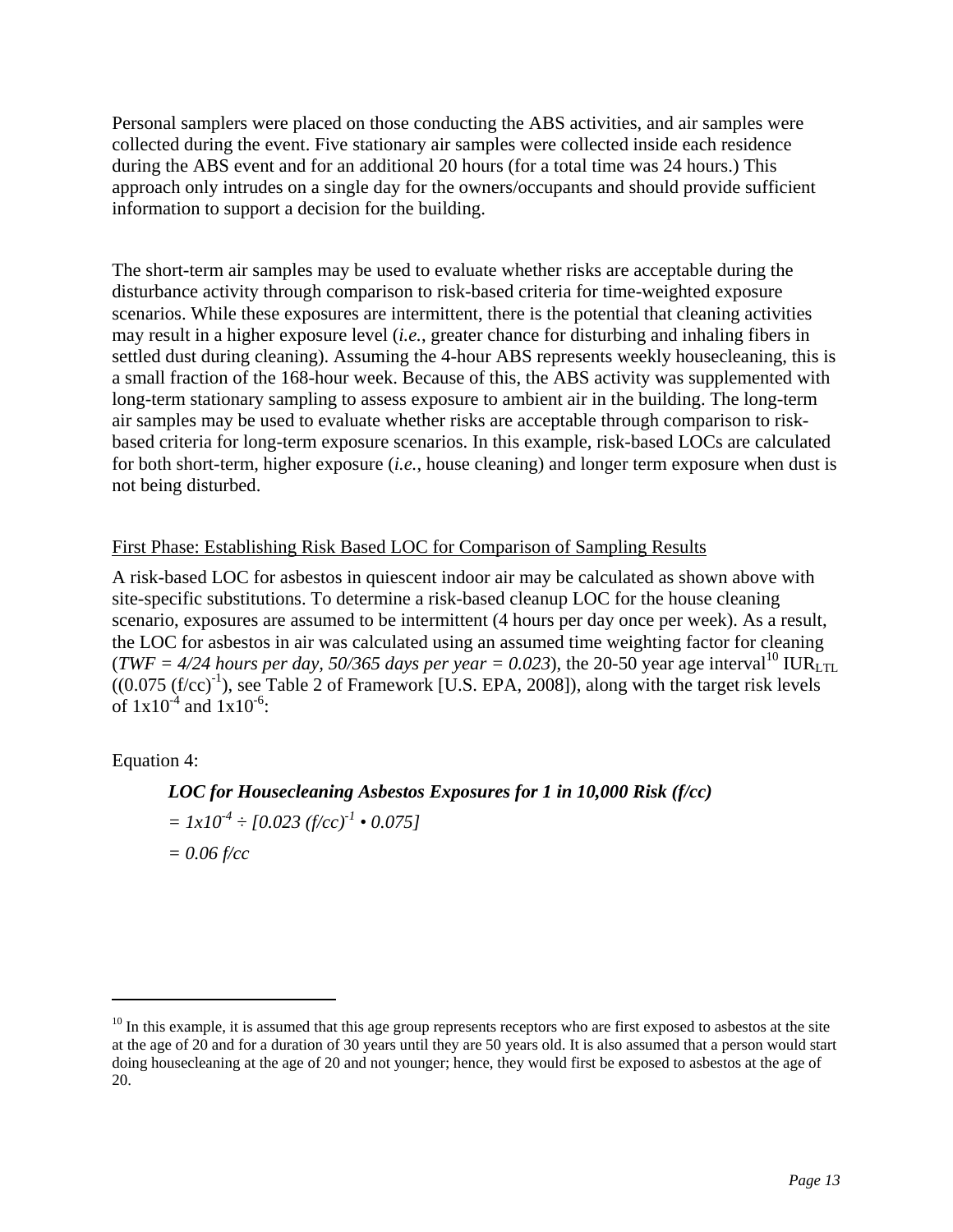Equation 5:

*LOC for Housecleaning Asbestos Exposures for 1 in 1,000,000 Risk (f/cc)*   $= 1x10^{-6} \div [0.023 \, (\text{f/cc})^1 \cdot 0.075]$ *= 0.0006 f/cc* 

The sampling results (airborne fiber concentrations in f/cc) from the 4 hour housecleaning samples for each decision unit should be compared to these risk-based LOC values for  $1x10^{-4}$ and  $1x10^{-6}$  risk levels to inform site decisions and determine whether there is a basis for action under CERCLA (see U.S. EPA, 2008 section 5.2). Caution may be needed for cases where several activities that are near the LOC, but none exceed the LOC (*e.g.*, multiple activities within a home or exposure to asbestos indoors and outdoors).

The LOCs for long-term residential exposure as calculated above (see Equations 2 & 3) should be used for assessing stationary air sample data.

#### Second Phase: Excess Lifetime Cancer Risk Calculation Using Sampling Results

Using the preferred approach, we assume data are available both for ABS and stationary samples. Using assumed EPCs, we can calculate excess lifetime cancer risks by making reasonable assumptions about exposure. If only stationary data are collected, then a comparison to the long-term LOC as calculated above could be appropriate.

As noted in the general equation presented in Section 5.0 of the Framework (U.S. EPA, 2008), the basic equation for estimating ELCR resulting from exposure to asbestos is:

Equation 6:

 $Risk (ELCR) = EPC • TWF • IUR$ 

As noted above, when applying this equation to a less-than-lifetime exposure, TWF and IURLTLI values specific to the exposure scenario(s) must be used to calculate the appropriate ELCRi as follows:

Equation 7:

 $ELCR_i = EPC_i \cdot TWF_i \cdot IURLTL_i$ 

Where:

 $ELCR<sub>i</sub> = excess lifetime cancer risk for less-than-life time scenario i$ 

 $EPC_i$  = the scenario-specific exposure point concentration generated from activity-based sampling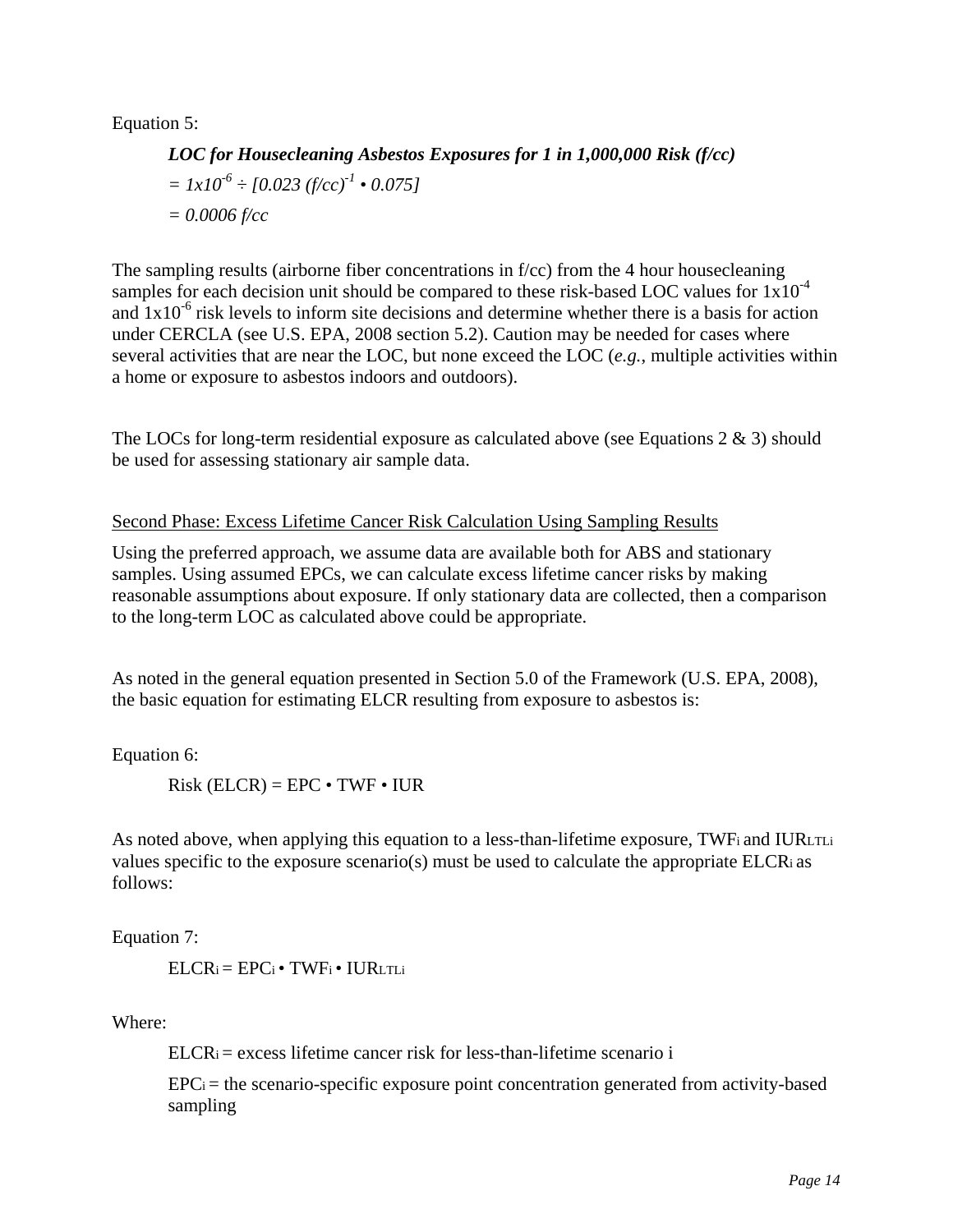$TWF_i =$  the scenario-specific time weighting factor

 $IURLTLi = the Inhalation Unit Risk corresponding to the age at first exposure and$ exposure duration for the exposure scenario

Because CERCLA risk assessors may also need to characterize the cumulative risk to an individual resulting from exposure to several environments (*e.g.*, different operable units across a site) or several scenarios (*e.g.*, playing in the dirt, mowing the lawn, and indoor exposures), the cumulative excess lifetime asbestos cancer risk can be summarized as follows:

Equation 8:

$$
ELCR_c = \sum~EPC_i \bullet \text{TWF}_i \bullet \text{IURLTLi}^{\text{II}}
$$

Where:

 $ELCR<sub>c</sub> =$  the cumulative excess cancer risk attributed to exposure to multiple environments or multiple scenarios over the course of the exposure duration of the individual.

For the purposes of this example, we assume the EPC for housecleaning ABS is 0.03 f/cc. We then calculate the ELCR calculation as follows:

Equation 9:

ELCR<sub>1</sub> = 0.03 f/cc  $*$  0.023  $*$  0.075 (per f/cc) = 5.2E-05

The EPC for ambient air is assumed to be 0.0005 f/cc. The TWF should account for the fact that some of the time in the residence is spent cleaning.

Where:

 $\overline{a}$ 

Adult scenario (ages 20-50) TWF for cleaning is  $(4/24)$  \*  $(50/365) = 0.023$ Remainder of time at stationary: 24 hours/d  $-4$  hours/d (50/365) = 23.45 hours/day Stationary TWF:  $23.45/24 * 350/365 = 0.94$ 

 $11$  Note that in this context, "lifetime" refers to the risk of developing cancer sometime during one's lifetime from an exposure of duration specific to the activity being assessed; it does not refer to risk from a lifetime of exposure.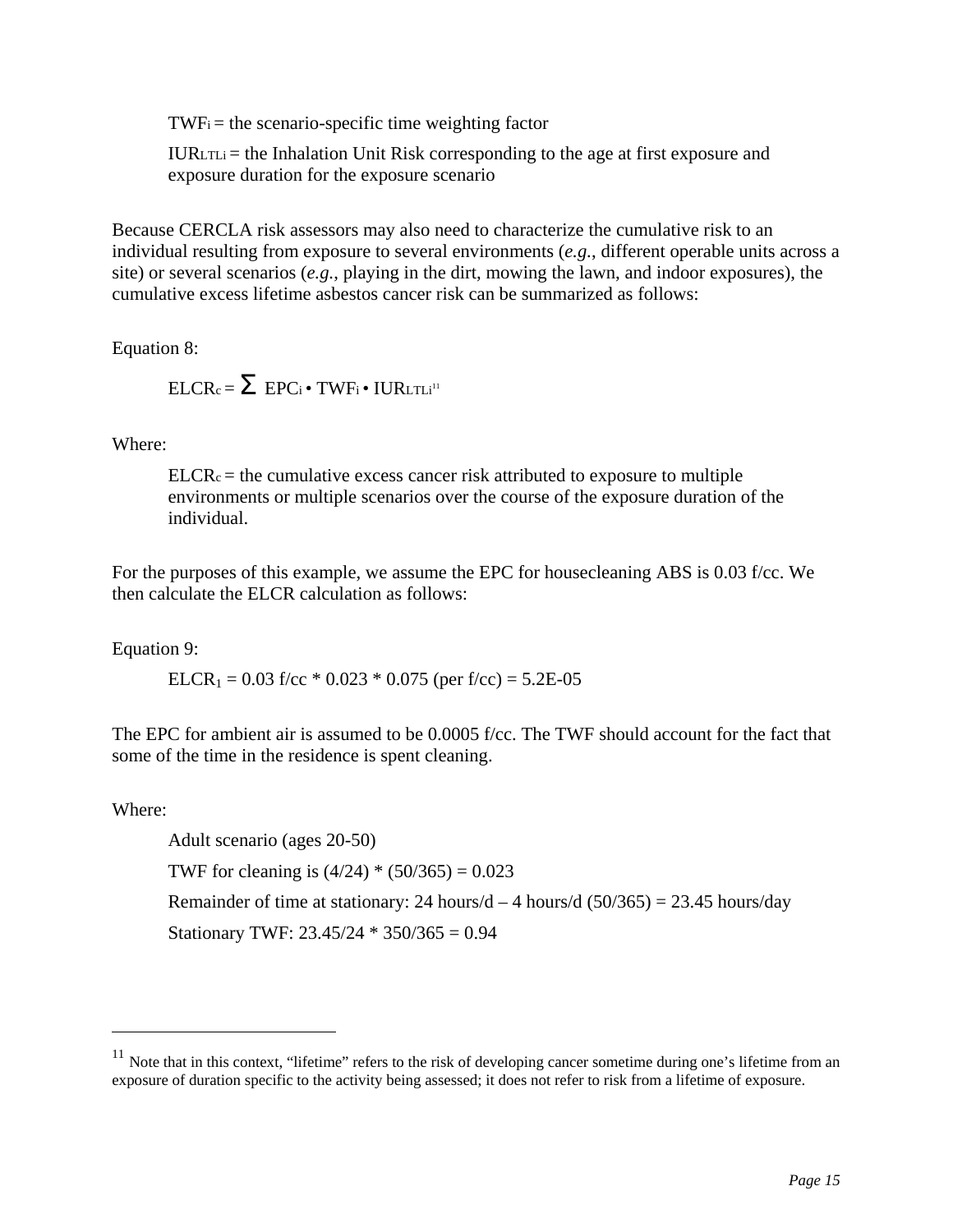The ELCR for the remaining portion of the exposure is calculated as follows:

Equation 10:

$$
ELCR_2 = 0.0005 \text{ f/cc} * 0.94 * 0.075 \text{ per f/cc} = 3.5 \text{ E-05}
$$

The combined ELCR<sub>c</sub> is simply the sum of ELCR<sub>1</sub> and ELCR<sub>2</sub> or 8.7E-05. At this risk level, remedial managers may decide that action is not warranted as the calculated risk is less than the level where action needs to be taken. However, in some instances or at some sites, action may be determined to be necessary if this level of risk is considered to be unacceptable due to uncertainty or applicable and relevant or appropriate requirements (ARARs). This decision is usually made on a site-specific basis and involves risk managers and potentially regional management.

For children who live at the residence, the stationary air data can be used to assess the risks to children. The EPC for ambient air is assumed to be 0.0005 f/cc. In this example, we assume a child lives in the house until age 20. The TWF would be the same as for the long-term residential scenario (TWF =  $350/365 = 0.96$ , see Table 1 of the Framework [U.S. EPA, 2008]), but the toxicity value must reflect the 0-20 year age interval<sup>12</sup> IUR<sub>LTL</sub> ( $[IUR_{LTL} = 0.14$  (f/cc)<sup>-1</sup>], see Table 2 of the Framework [U.S. EPA, 2008])

Equation 11:

ELCR<sub>2</sub> = 0.0005 f/cc  $*$  0.96  $*$  0.14 per f/cc = 6.7 E-05

The child-specific ELCR should not be combined with the adult risk calculated above, but should be presented separately.

# **REFERENCES**

 $\overline{a}$ 

- International Organization for Standardization (ISO). 1995. ISO 10312:1995. Ambient air -- Determination of asbestos fibres -- Direct transfer transmission electron microscopy method. www.iso.org/iso/iso\_catalogue/catalogue\_tc/catalogue\_detail.htm?csnumber=18358
- Kominsky JR and Millette JR. 2010. Evaluation of Asbestos in Dust on Surfaces by Micro-Vacuum and Wipe Sampling. Journal of ASTM International: 8(5).
- Millette JR and Hays SM. 1994. Chapter 8, Resuspension of Settled Dust. In: Settled Dust Sampling and Analysis. Lewis Publishers.

 $12$  In this example, it is assumed that this age group represents receptors who are first exposed to asbestos at the site at birth and for a duration of 20 years. The 20-year IUR 0.14 f/cc was used for children.